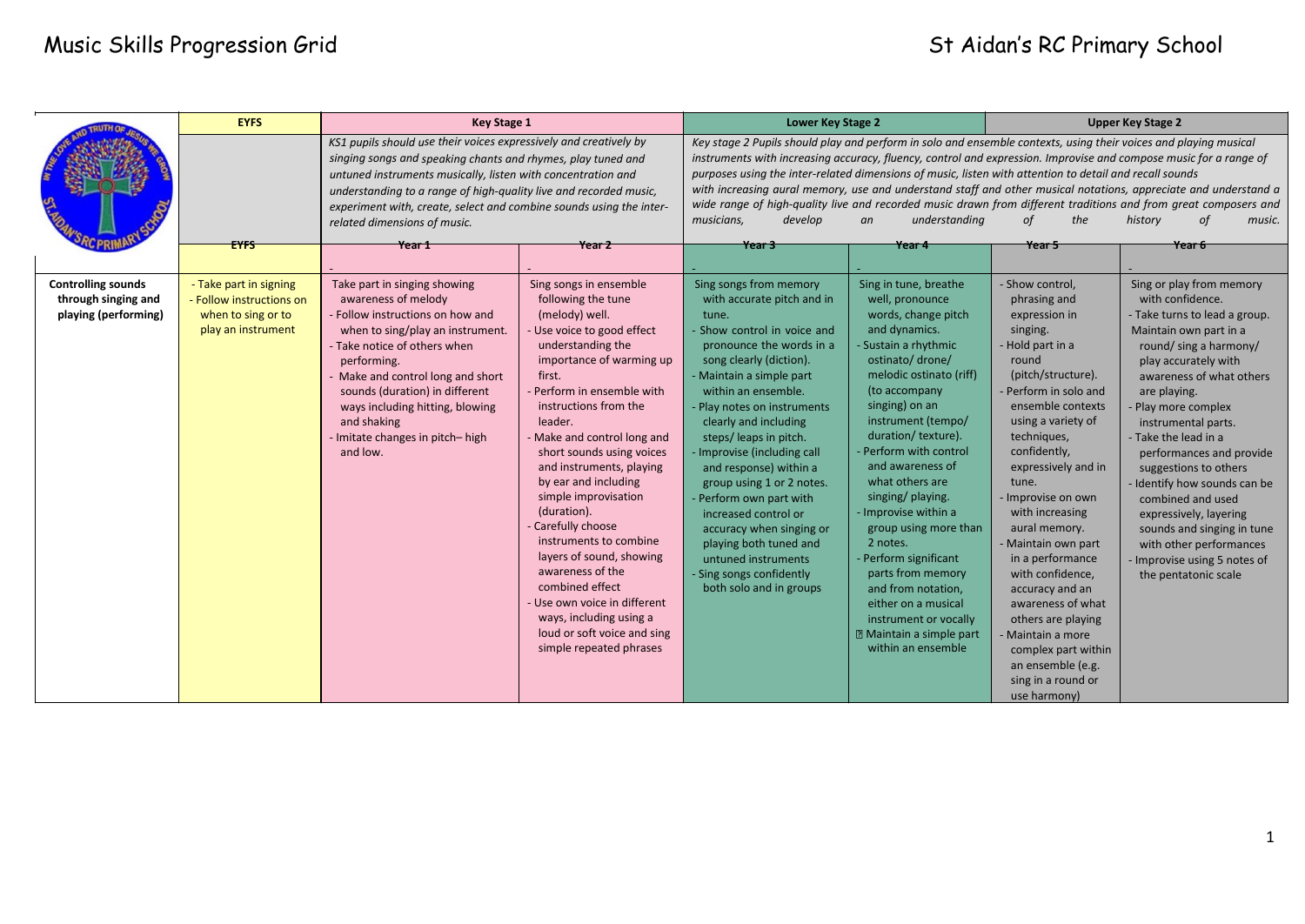# Music Skills Progression Grid St Aidan's RC Primary School

| <b>Creating and developing</b><br>musical ideas<br>(composing) | Clap short, rhythmic<br>patterns<br>Make different sounds<br>(high and low - pitch;<br>loud and quiet $-$<br>dynamics; fast and slow<br>- tempo; quality of the<br>sound - smooth, crisp,<br>scratchy, rattling,<br>tinkling etc- timbre) | - Carefully choose sounds to<br>achieve an effect (including use<br>of ICT).<br>- Order sounds to create an effect<br>(structure- beginnings/endings).<br>- Create short musical patterns.<br>- Create sequences of long and<br>short sounds- rhythmic patterns<br>(duration) in different ways $-$ e.g<br>hitting, blowing, shaking,<br>clapping.<br>- Control playing instruments so<br>they sound as they should.<br>- Use pitch changes to<br>communicate an idea.<br>- Start to compose with two or<br>three notes.<br>- Create a simple rhythm by<br>clapping or using percussion | - Compose and perform<br>melodies using two or<br>three notes.<br>- Use sound to create<br>abstract effects (including<br>using ICT).<br>Create/improvise<br>repeated patterns<br>(ostinato) with a range<br>of instruments.<br>Effectively choose, order,<br>combine and control<br>sounds (texture/<br>structure). | - Compose and perform<br>melodies using three or<br>four notes.<br>- Make creative use of the<br>way sounds can be<br>changed, organised and<br>controlled (including ICT).<br>Create accompaniments<br>for tunes using drones or<br>melodic ostinato (riffs).<br>Create (dotted) rhythmic<br>patterns with awareness<br>of timbre and duration.<br>Create and repeat<br>extended rhythmic<br>patterns, vocally or by<br>clapping | Compose and perform<br>melodies using four or<br>five notes.<br>- Use a variety of<br>different musical<br>devices including<br>melody, rhythms and<br>chords.<br>Record own<br>compositions.<br>- Create own songs<br>(raps-structure).<br>- Identify where to<br>place emphasis and<br>accents in a song to<br>create effects<br>(duration).<br>- Create and repeat<br>extended rhythmical<br>patterns, using a<br>range of percussion<br>and tuned<br>instruments | - Compose and<br>perform melodies<br>using five or more<br>notes.<br>- Show confidence,<br>thoughtfulness and<br>imagination in<br>selecting sounds<br>and structures to<br>convey an idea.<br>- Create music<br>reflecting given<br>intentions and<br>record using<br>standard notation.<br>- Use ICT to organise<br>musical ideas<br>(where<br>appropriate).<br>- (Combine all<br>musical<br>dimensions).<br>- Create simple<br>rhythmic patterns<br>with an awareness<br>of timbre (quality<br>of sound) and<br>duration (length of<br>notes and intervals) | - Make a sequence of long<br>and short sounds with help<br>(duration).<br>- Clap longer rhythms with<br>help.<br>Make different sounds (high<br>and low-pitch; loud and<br>quiet-dynamics; fast and<br>slow-tempo; quality of the<br>sound- smooth, crisp,<br>scratchy, rattling, tinkling<br>etc.-timbre).<br>Create complex rhythmic<br>patterns using a variety of<br>instrumentation with an<br>awareness of timbre<br>(quality of sound) and<br>duration (length of notes<br>and intervals)<br>- Improvise using 5 or more<br>notes to compose and<br>perform melodies. |
|----------------------------------------------------------------|-------------------------------------------------------------------------------------------------------------------------------------------------------------------------------------------------------------------------------------------|-----------------------------------------------------------------------------------------------------------------------------------------------------------------------------------------------------------------------------------------------------------------------------------------------------------------------------------------------------------------------------------------------------------------------------------------------------------------------------------------------------------------------------------------------------------------------------------------|----------------------------------------------------------------------------------------------------------------------------------------------------------------------------------------------------------------------------------------------------------------------------------------------------------------------|-----------------------------------------------------------------------------------------------------------------------------------------------------------------------------------------------------------------------------------------------------------------------------------------------------------------------------------------------------------------------------------------------------------------------------------|----------------------------------------------------------------------------------------------------------------------------------------------------------------------------------------------------------------------------------------------------------------------------------------------------------------------------------------------------------------------------------------------------------------------------------------------------------------------|----------------------------------------------------------------------------------------------------------------------------------------------------------------------------------------------------------------------------------------------------------------------------------------------------------------------------------------------------------------------------------------------------------------------------------------------------------------------------------------------------------------------------------------------------------------|------------------------------------------------------------------------------------------------------------------------------------------------------------------------------------------------------------------------------------------------------------------------------------------------------------------------------------------------------------------------------------------------------------------------------------------------------------------------------------------------------------------------------------------------------------------------------|
|----------------------------------------------------------------|-------------------------------------------------------------------------------------------------------------------------------------------------------------------------------------------------------------------------------------------|-----------------------------------------------------------------------------------------------------------------------------------------------------------------------------------------------------------------------------------------------------------------------------------------------------------------------------------------------------------------------------------------------------------------------------------------------------------------------------------------------------------------------------------------------------------------------------------------|----------------------------------------------------------------------------------------------------------------------------------------------------------------------------------------------------------------------------------------------------------------------------------------------------------------------|-----------------------------------------------------------------------------------------------------------------------------------------------------------------------------------------------------------------------------------------------------------------------------------------------------------------------------------------------------------------------------------------------------------------------------------|----------------------------------------------------------------------------------------------------------------------------------------------------------------------------------------------------------------------------------------------------------------------------------------------------------------------------------------------------------------------------------------------------------------------------------------------------------------------|----------------------------------------------------------------------------------------------------------------------------------------------------------------------------------------------------------------------------------------------------------------------------------------------------------------------------------------------------------------------------------------------------------------------------------------------------------------------------------------------------------------------------------------------------------------|------------------------------------------------------------------------------------------------------------------------------------------------------------------------------------------------------------------------------------------------------------------------------------------------------------------------------------------------------------------------------------------------------------------------------------------------------------------------------------------------------------------------------------------------------------------------------|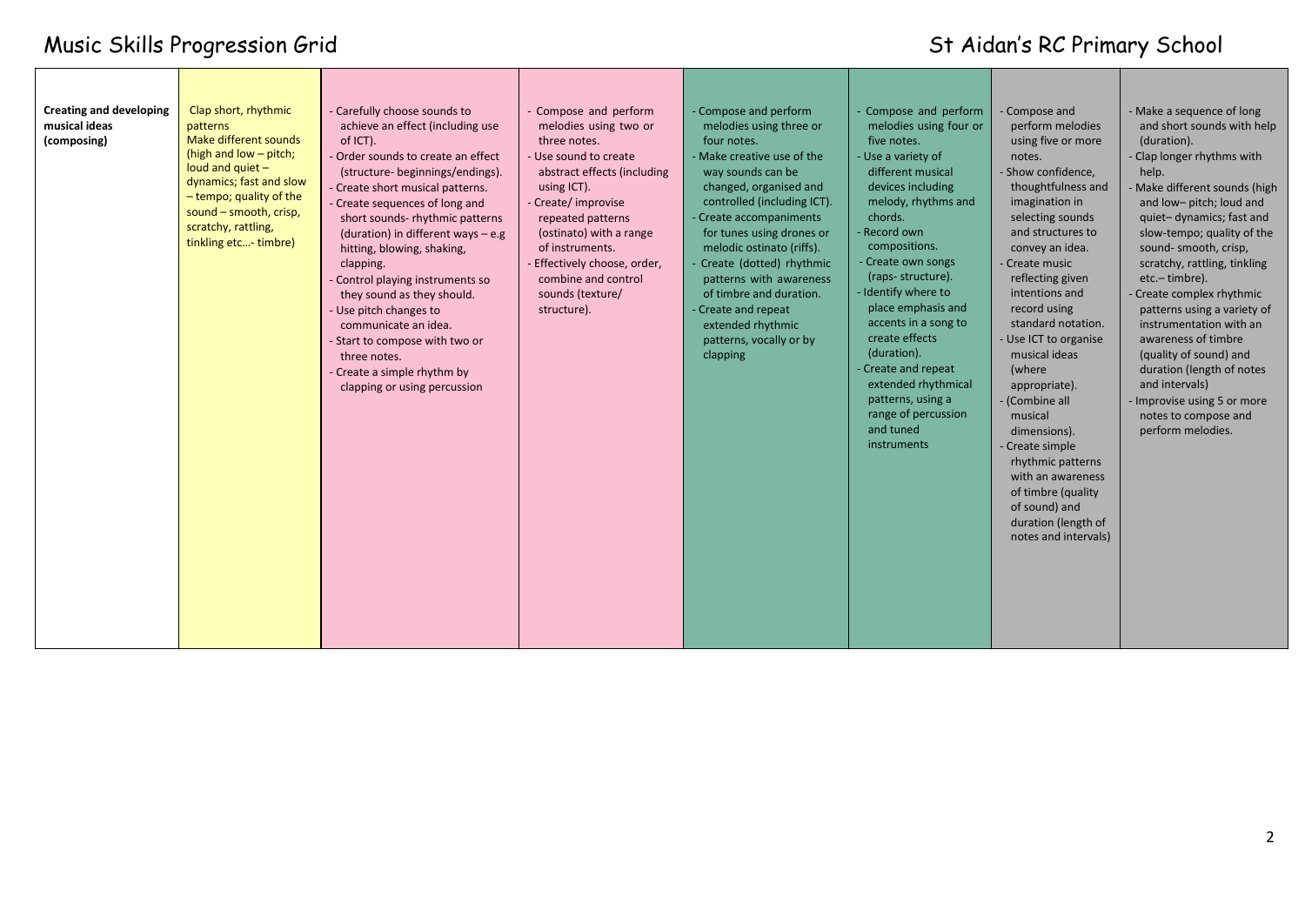## Music Skills Progression Grid States of Changes of Aidan's RC Primary School

| Responding and<br>reviewing (appraising)                 | - Take note of others<br>when performing                                      | - Hear the pulse in music.<br>- Hear different moods in music.<br>- Identify texture- one sound or<br>several sounds?<br>- Choose sounds to represent<br>different things (ideas, thoughts,<br>feelings, moods etc.).<br>- Say what they like or dislike<br>about a piece of music                                                              | - Identify the pulse in music.<br>- Recognise changes in<br>timbre (sound quality-<br>smooth, crisp, scratchy,<br>rattling, tinkling etc.),<br>dynamics (loud and quiet),<br>tempo (fast and slow) and<br>pitch (high and low).<br>- Start to recognise different<br>instruments.<br><b>Explain what they like</b><br>about a piece of music and<br>why                                                                                                                                                                                                                                 | Internalise the pulse in<br>music.<br>Know the difference<br>between pulse and<br>rhythm.<br>Start to use musical<br>dimensions vocabulary to<br>describe music-duration,<br>timbre, pitch, dynamics,<br>tempo, texture, structure.<br>Use these words to<br>identify where music<br>works well/ needs<br>improving.                                                                                                                                                                                                              | - Know how pulse stays<br>the same but rhythm<br>changes in a piece of<br>music.<br>Listen to several layers<br>of sound (texture) and<br>talk about the effect<br>on mood and feelings.<br>Use more musical<br>dimensions<br>vocabulary to describe<br>music-duration,<br>timbre, pitch,<br>dynamics, tempo,<br>texture, structure,<br>rhythm, riff, ostinato,<br>melody, harmony.<br>Identify orchestral<br>family timbres.<br>Identify cyclic<br>patterns. | - Know how pulse,<br>rhythm and pitch fit<br>together.<br>Use a range of words<br>to describe music<br>(eg. duration,<br>timbre, pitch,<br>dynamics, tempo,<br>texture, structure,<br>beat, rhythm,<br>silence, riff,<br>ostinato, melody,<br>harmony, chord,<br>flat, sharp, dotted<br>rhythm, staccato,<br>legato, crescendo,<br>diminuendo).<br>- Use these words to<br>identify strengths<br>and weaknesses in<br>own and others'<br>music. | Know how the other<br>dimensions of music are<br>sprinkled through songs<br>and pieces of music.<br>Use musical vocabulary<br>confidently to describe<br>music.<br>Work out how harmonies<br>are used and how drones<br>and melodic ostinato<br>(riffs) are used to<br>accompany singing.<br>Use knowledge of how<br>lyrics reflect cultural<br>context and have social<br>meaning to enhance own<br>compositions.<br>Refine and improve own/<br>others' wo                                                                                                                     |
|----------------------------------------------------------|-------------------------------------------------------------------------------|-------------------------------------------------------------------------------------------------------------------------------------------------------------------------------------------------------------------------------------------------------------------------------------------------------------------------------------------------|-----------------------------------------------------------------------------------------------------------------------------------------------------------------------------------------------------------------------------------------------------------------------------------------------------------------------------------------------------------------------------------------------------------------------------------------------------------------------------------------------------------------------------------------------------------------------------------------|-----------------------------------------------------------------------------------------------------------------------------------------------------------------------------------------------------------------------------------------------------------------------------------------------------------------------------------------------------------------------------------------------------------------------------------------------------------------------------------------------------------------------------------|---------------------------------------------------------------------------------------------------------------------------------------------------------------------------------------------------------------------------------------------------------------------------------------------------------------------------------------------------------------------------------------------------------------------------------------------------------------|-------------------------------------------------------------------------------------------------------------------------------------------------------------------------------------------------------------------------------------------------------------------------------------------------------------------------------------------------------------------------------------------------------------------------------------------------|---------------------------------------------------------------------------------------------------------------------------------------------------------------------------------------------------------------------------------------------------------------------------------------------------------------------------------------------------------------------------------------------------------------------------------------------------------------------------------------------------------------------------------------------------------------------------------|
| Listening and applying<br>knowledge and<br>understanding | - Choose sounds to<br>represent different<br>things (the thunder,<br>sea etc) | - Listen for different types of<br>sounds.<br>- Know how sounds are made and<br>changed.<br>Make sounds with a slight<br>difference, with help.<br>Use voice in different ways to<br>create different effects.<br>Begin to represent sounds with<br>drawing<br>Listen to a piece of music,<br>describing if it is fast or slow,<br>happy or sad | - Listen carefully and recall<br>short rhythmic and<br>melodic patterns.<br>Use changes in dynamics,<br>timbre and pitch to<br>organise music.<br>Change sounds to suit a<br>situation.<br>Make own sounds and<br>symbols to make and<br>record music.<br>- Start to look at basic<br>formal notation- play by<br>ear first.<br>Know music can be played<br>or listened to for a variety<br>of purposes (in history/<br>different cultures).<br>Follow a simple piece of<br>written rhythmic notation<br>Describe basic elements of<br>a piece of music (e.g. pace,<br>volume, emotion) | Use musical dimensions<br>together to compose<br>music.<br>Know number of beats in a<br>minim, crotchet, quaver<br>and semibreve and<br>recognise symbols<br>(duration).<br>Play with a sound-<br>thensymbol approach.<br>Use silence for effect and<br>know symbol for a rest<br>(duration).<br>Describe different<br>purposes of music in<br>history/ other cultures.<br>Use written symbols both<br>standard and invented to<br>represent sounds<br>Use relevant musical<br>vocabulary (e.g. pitch,<br>rhythm, tempo and pulse | Combine sounds<br>expressively (all<br>dimensions).<br>Read notes and<br>know how many<br>beats they<br>represent (minim,<br>crotchet,<br>semibreve, quaver,<br>dotted crotchet,<br>rests).<br>Know that sense of<br>occasion affects<br>performance.<br>Describe different<br>purposes of music<br>in history/ other<br>cultures.<br>Follow a basic<br>melody line, using<br>standard notation.                                                              | - Combine<br>sounds<br>expressively<br> all<br>dimensions).<br>Read notes and<br>know how many<br>beats they<br>represent (minim,<br>crotchet,<br>semibreve,<br>quaver, dotted<br>crotchet, rests).<br>Know that sense<br>of occasion<br>affects<br>performance.<br>Describe different<br>purposes of<br>music in history/<br>other cultures.                                                                                                   | - Use increased aural memory<br>to recall sounds accurately.<br>- Use knowledge of musical<br>dimensions to know how best<br>to combine them<br>- Know and use standard<br>musical notation to perform<br>and record music.<br>- Combining all musical<br>dimensions<br>- To describe different<br>purposes of music in history<br>and other cultures.<br>- Describe how music can be<br>used to create dramatic effect<br>and convey emotion.<br>- identify and explore the<br>relationship between sounds<br>and how different meanings<br>can be expressed through<br>music. |